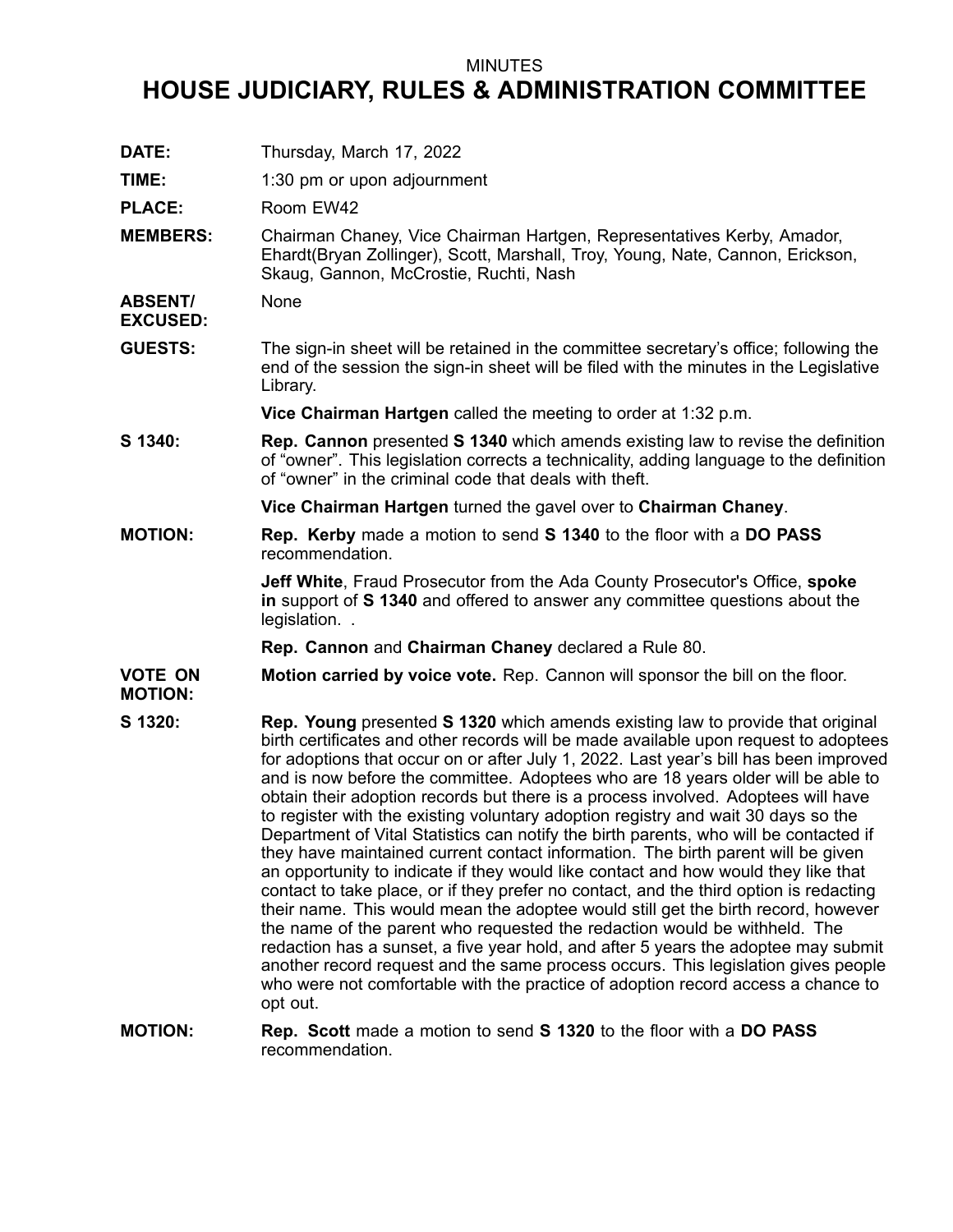During discussion committee members voiced their support of **S 1320**, though it is not perfect legislation it is <sup>a</sup> step forward in the area of adoptee access to birth records. With the old school thought behind shielding these kind of records dying out this legislation draws <sup>a</sup> line in the sand and makes <sup>a</sup> clear statement that going forward there will be significant change in policy.

- **VOTE ON MOTION: Motion carried by voice vote.** Rep. Young to sponsor the bill on the floor.
- **UNANIMOUS CONSENT REQUEST: Chairman Chaney** made <sup>a</sup> unanimous consent request to move **S 1339** to the bottom of the agenda. There being no objection the request was granted.
- **S 1279: Rep. Hartgen** presented **S 1279** which adds to existing law to authorize the use of <sup>a</sup> temporary guard or private security service by Sheriffs in certain instances. Testimony was taken during the March 3rd meeting, no additional testimony will be taken today.
- **MOTION: Rep. McCrostie** made <sup>a</sup> motion to send **S 1279** to the floor with <sup>a</sup> **DO PASS** recommendation.

### **SUBSTITUTE MOTION: Rep. Gannon** made <sup>a</sup> substitute motion to send **S 1279** to General Orders.

During committee discussion members expressed concerns about broadness, qualifications of private security guards, and the idea of private security guards managing inmates in these situations.

#### **VOTE ON Substitute motion failed by voice vote.**

## **SUBSTITUTE MOTION:**

**VOTE ON MOTION: Motion carried by voice vote.** Rep. Hartgen will sponsor the bill on the floor.

**Chairman Chaney** turned the gavel over to **Vice Chairman Hartgen.**

**H 782: Rep. Chaney** presented **H 782** pertaining to judicial council, judges, and salary. Currently the Judicial Council is comprised of seven members, the Chief Justice of the Supreme Court, who acts as Chairman; <sup>a</sup> district court judge, appointed by the Idaho Supreme Court; two non-judicial attorneys who are appointed by the Idaho State Bar, and three public members appointed by the Governor. All of the members, accept the Chief Justice are confirmed by the Senate. **H 782** changes the membership, and inspiring this legislation is the perception that the Judicial Council is not <sup>a</sup> diversity point of view. This bill would change the way the members of the Judicial Council are chosen in an effort to increase the public confidence in a non biased Judicial Council.

> **Senator Abby Lee** spoke **in support** of **H 782** saying that participating in the process of Senate confirmations brought concerns to her attention. Consider how this seven member council is comprised, one member is the Chief Justice, and three members are appointed by the Governor and confirmed by the Senate, and the other three members are selected by the Idaho State Bar Commission, including the district judge position. Current statute is giving the Idaho State Bar Commission the power to directly nominate three members of the Judicial Council when the Bar Commission is not comprised of elected individuals. This legislation adjusts that and creates better transparency.

> **Chairman Chaney** and **Senator Lee** responded to several committee questions, there was concern expressed about changing the balance of power in the Judicial Council.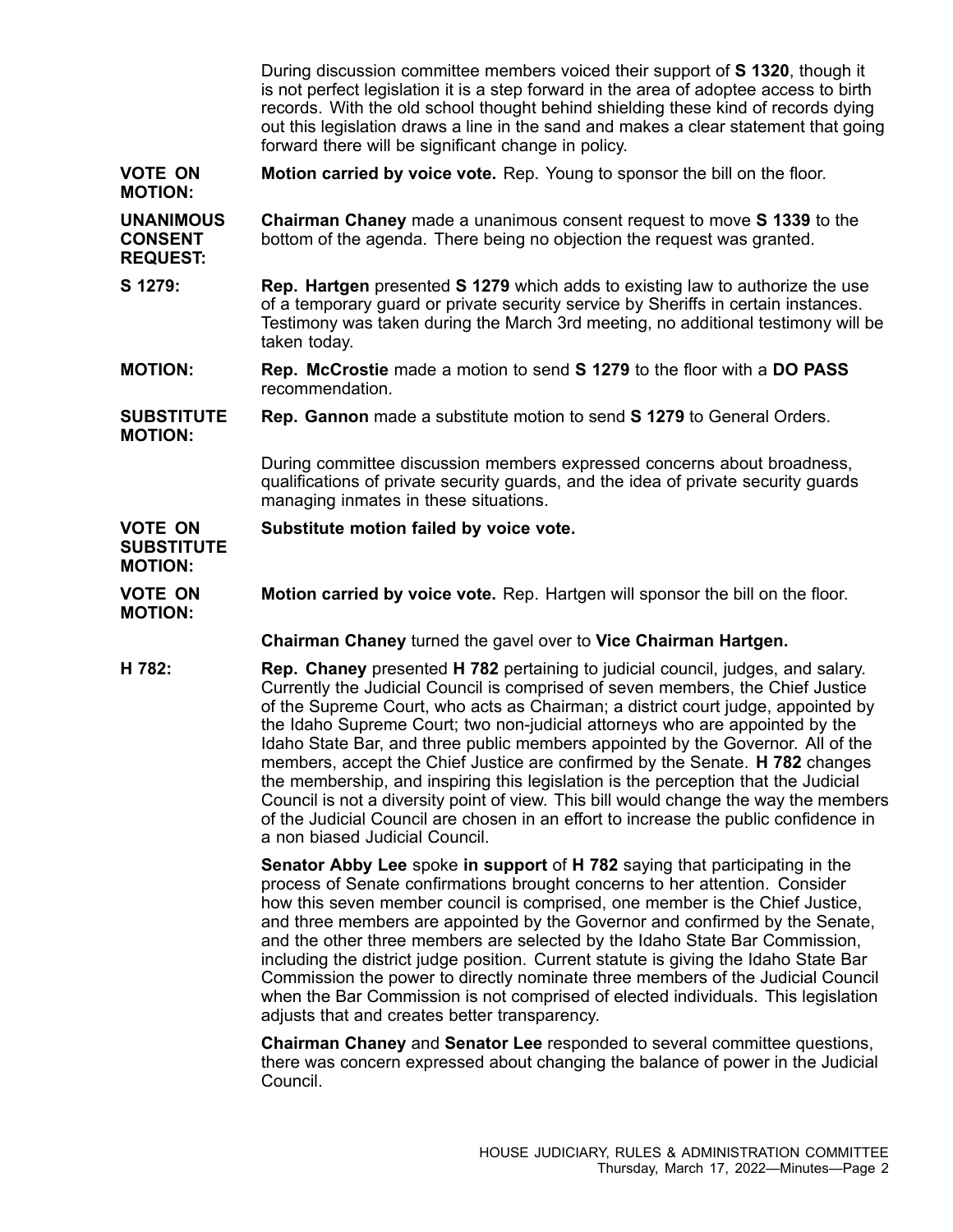**Ken McClure**, ILRA, spoke **in support** of **H 782** saying his organization has had concern about the selection of judges for <sup>a</sup> long time. The selection process is limited, closed; the Bar controls who gets to go forward to the Governor and the Governor has no other choice but to choose from the Bar nominees. The process is non-transparent, it is in <sup>a</sup> box.

**Judge Juneal Kerrick**, Idaho Supreme Court, spoke **in opposition** of **H 782** saying that the Courts touch all citizens and so judicial recruitment and selection is important to everyone. The collaboration involved in the creating of the current statute that was passed in 1967 was considerable and involved meetings that were held across the state. This is <sup>a</sup> policy, legislative decision, but she cautioned about making decisions in <sup>a</sup> hurry, without all the information. A decision is only as sound as the information on which it is based, the court is urging an alternative process involving <sup>a</sup> blue ribbon committee to consider <sup>a</sup> cross section of persons. The Court has had very little time to respond to this legislation, and there is critical concern about the fact that this policy change is linked with <sup>a</sup> judicial pay bill.

**MOTION: Rep. Amador** made <sup>a</sup> motion to send **H 782** to the floor **without** recommendation.

**Judge Kerrick** answered committee questions about the process involved to evolve the current statute, and judicial recruitment, and retention. Any existing problems with judicial recruitment could more directly be linked to district judge pay and workload and the fact that judges incur considerable personal expense to stand for public election then the members of the Judicial Council.

#### **SUBSTITUTE MOTION: Rep. Marshall** made <sup>a</sup> substitute motion to **HOLD H 782** in committee until <sup>a</sup> time certain, the March 21, 2022 meeting.

**Judge Kerrick** responded to several committee questions.

**AMENDED Rep. Gannon** made an amended substitute motion to lay **H 782** on the table.

**SUBSTITUTE MOTION:**

**ROLL CALL VOTE ON AMENDED SUBSTITUTE MOTION:** Roll call vote requested. **Amended substitute motion failed by <sup>a</sup> vote of 7 AYE, 10 NAY, 0 ABSENT/EXCUSED.** Voting **in support** of the motion **Reps. Ehardt(Zollinger), Scott, Nate, Gannon, Ruchti, Nash, and Hartgen.** Voting **in opposition** of the motion **Reps. Chaney, Kerby, Amador, Marshall, Troy, Young, Cannon, Erickson, Skaug, and McCrostie.**

> During committee discussion the committee expressed concerns about changing <sup>a</sup> process that has been in place for fifty years.

**UNANIMOUS CONSENT REQUEST: Rep. Marshall** made <sup>a</sup> unanimous consent request to change his substitute motion to hold until <sup>a</sup> time certain to <sup>a</sup> motion to **HOLD H 782** in committee, there being an objection the request is not granted.

**ROLL CALL VOTE ON SUBSTITUTE MOTION:** Roll call vote requested. **Substitute motion failed by <sup>a</sup> vote of 7 AYE, 10 NAY, 0 ABSENT/EXCUSED.** Voting **in support** of the motion **Reps. Ehardt(Zollinger), Scott, Nate, Gannon, Ruchti, Nash, and Hartgen.** Voting **in opposition** of the motion **Reps. Chaney, Kerby, Amador, Marshall, Troy, Young, Cannon, Erickson, Skaug, and McCrostie.**

**ROLL CALL VOTE ON MOTION:** Roll call vote requested. **Motion carried by <sup>a</sup> vote of 10 AYE, 7 NAY, 0 ABSENT/EXCUSED.** Voting **in support** of the motion **Reps. Chaney, Kerby, Amador, Marshall, Troy, Young, Cannon, Erickson, Skaug, and McCrostie.** Voting **in opposition** of the motion **Reps. Ehardt(Zollinger), Scott, Nate, Gannon, Ruchti, Nash, and Hartgen. Chairman Chaney** will sponsor the bill on the floor.

**Vice Chairman Hartgen** turned the gavel over to **Chairman Chaney.**